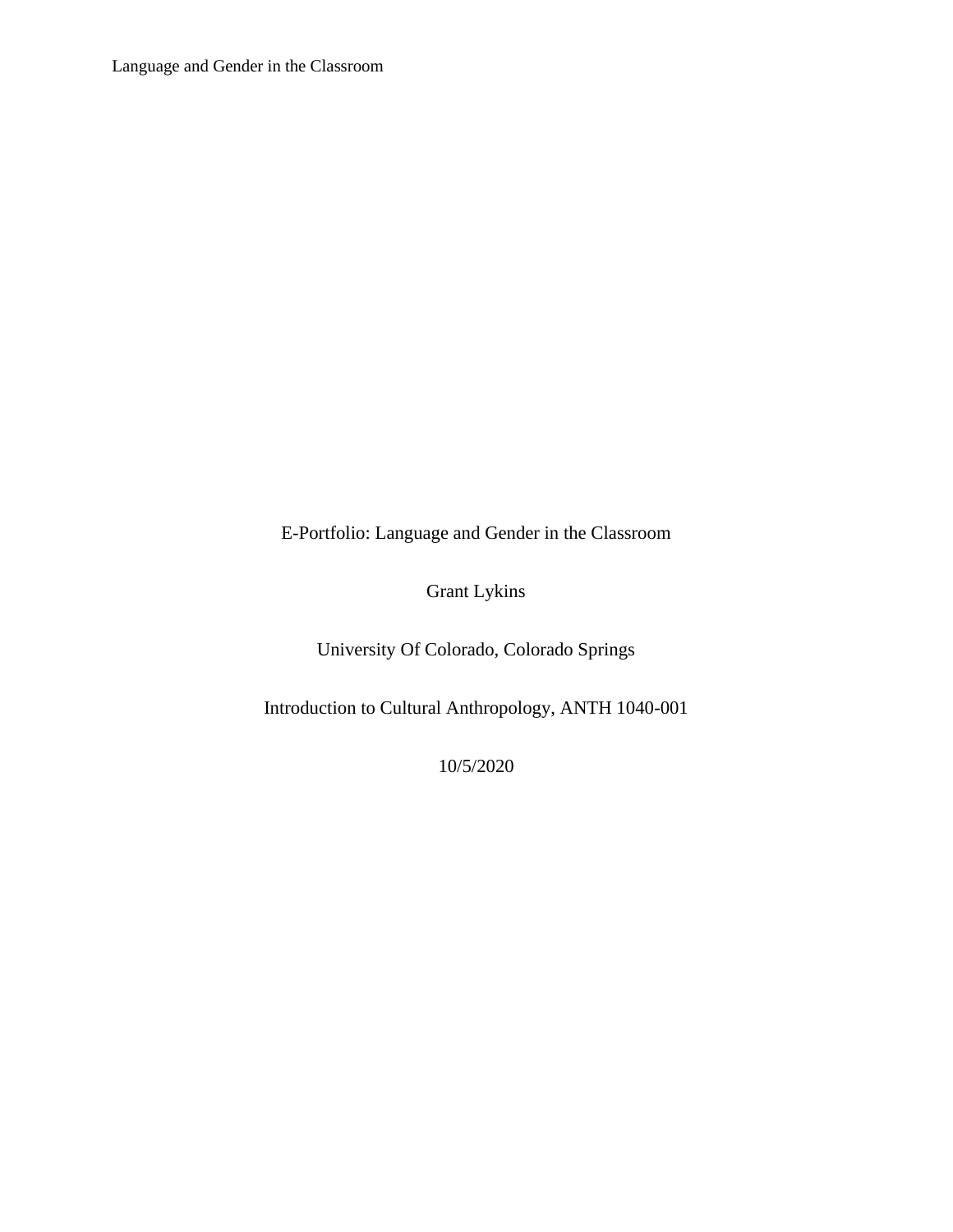#### Abstract

Due to the pandemic and online learning, this assignment was very personal. I reflected on my experiences in the classroom setting from elementary school to where I am now in college. I have a very different outlook and perspective on life now than I did when I was younger, and my views have changed substantially. I have an additional appreciation for my teachers throughout the years--they were fair in who they would call on in the classroom. Many students have not had this experience, which is tragic in my opinion. Everyone's thoughts and opinions matter, and true learning will not happen if voices are stifled. We would see a limited view of reality. The thoughts I had while working on this assignment were very deep; I come from a family of teachers who all have their unique experiences and stories from the classroom. My mom taught preschool, my grandma taught 5th & 6th grade, my grandpa was a high school counselor for decades, and my dad teaches at the college level (previously at USAFA and now at UCCS). I was thinking about their stories throughout the duration of this assignment, and it is very eye-opening to think how gender stratification in the classroom has changed from the 1960's to present day.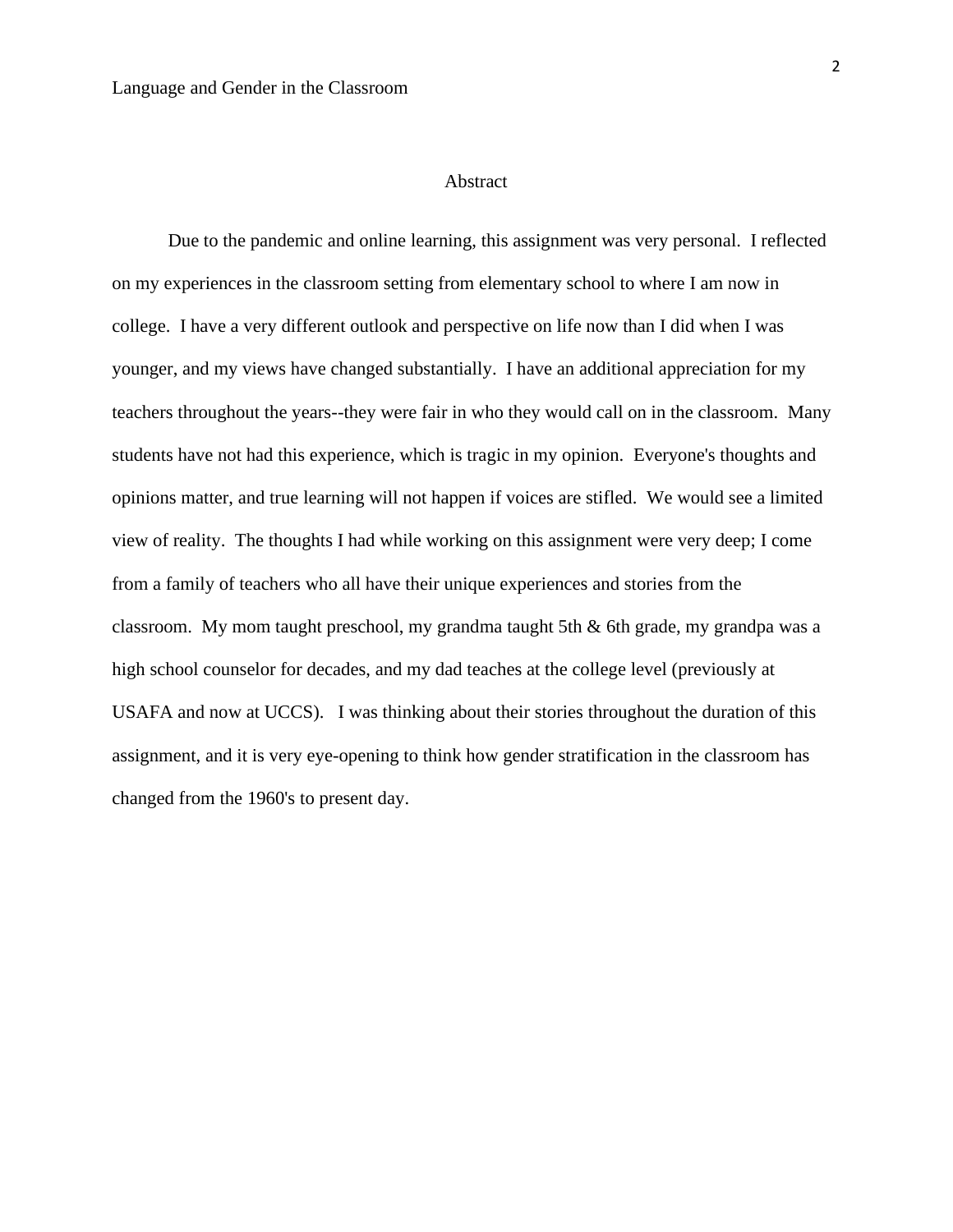#### Research Inquiries & Findings

Disclaimer: all 'data' in this report is reflections of my time in the traditional classroom setting. All of my courses are online this semester, so I have not been in the traditional classroom setting since March 2020.

As you attend classes, take careful notes about who speaks.

- As a young kid in elementary school, there was a pretty even balance of male and female students participating. The boys would generally be louder and easier to hear, and often times exude more enthusiasm for a topic they were familiar with. The girls were generally quieter and softer spoken, but there were exceptions to this-just as there were with the boys.
- In middle school I began to notice a change in classroom participation. Middle school is, in my opinion, the 'judgiest' time of our young lives, even more so than high school (I felt like in high school it was more self-inflicted judgements, whereas kids were just flat out mean in middle school). From what I recall, it was very infrequent that girls would participate in classroom discussions, especially in math and science courses. The girls were more willing to voice opinions in art, English, and social studies classes. The boys were always enthusiastic about classes that involved science--whether it was chemistry, biology, physics, or even math.
- In high school, the balance of student participation went back to a fairy even 50/50 split. Boys were more participative in classes such as physics, shop classes, and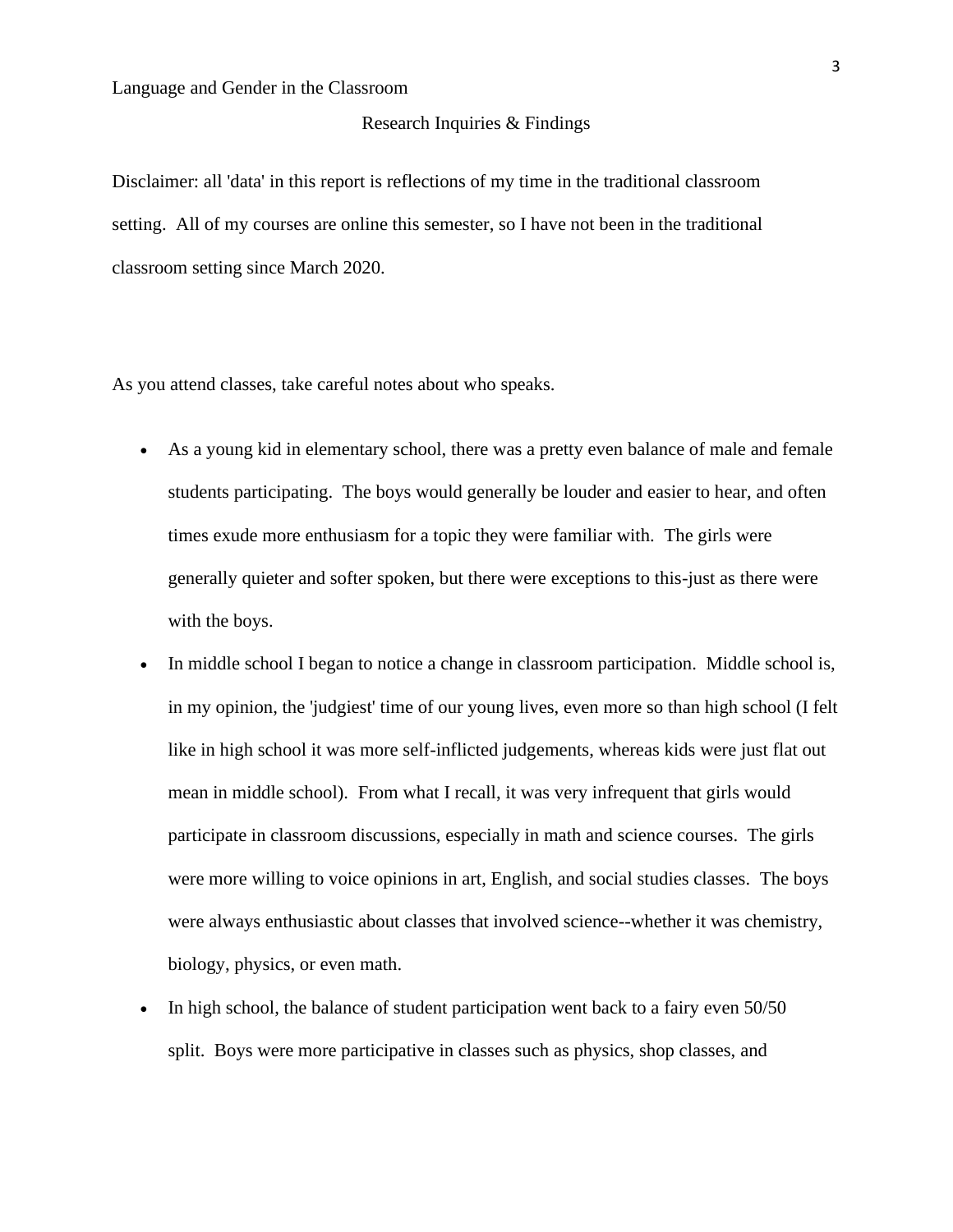gym. Girls were more participative in chemistry, English, and foreign languages. (There were, of course, exceptions to all of this).

- Once I reached college, participation has been an even 50/50 split, especially in my upper division courses. Many intro courses I had my freshmen year carried some of the participation tendencies of high school. In the upper division classes, students seemed to be no longer be afraid to speak up if they encountered a problem or if they had a question.
- 1. How long do they speak?
	- o Elementary school: the boys would generally speak longer than the girls did. The girls were relatively clear and concise, the boys would often finish their question but continue on a tangent for a while.
	- o Middle school: All students spoke as quickly and quietly as they could, unless they were very passionate about the subject matter in the class.
	- o High school: students spend an equal amount of time talking. The boys (especially the jocks and athletes) tended to ask more 'dumb' questions--questions that everyone knew the answer to, but they thought would be funny to ask (we all know those types of kids).
- 2. Roughly how many words do they use?
	- $\circ$  Elementary boys: average of 10 words, including the greeting of "Mr./Mrs. XXXXX: [question]".
	- o Elementary girls: average of 5 words: Mr./Mrs. XXXXX: I need help".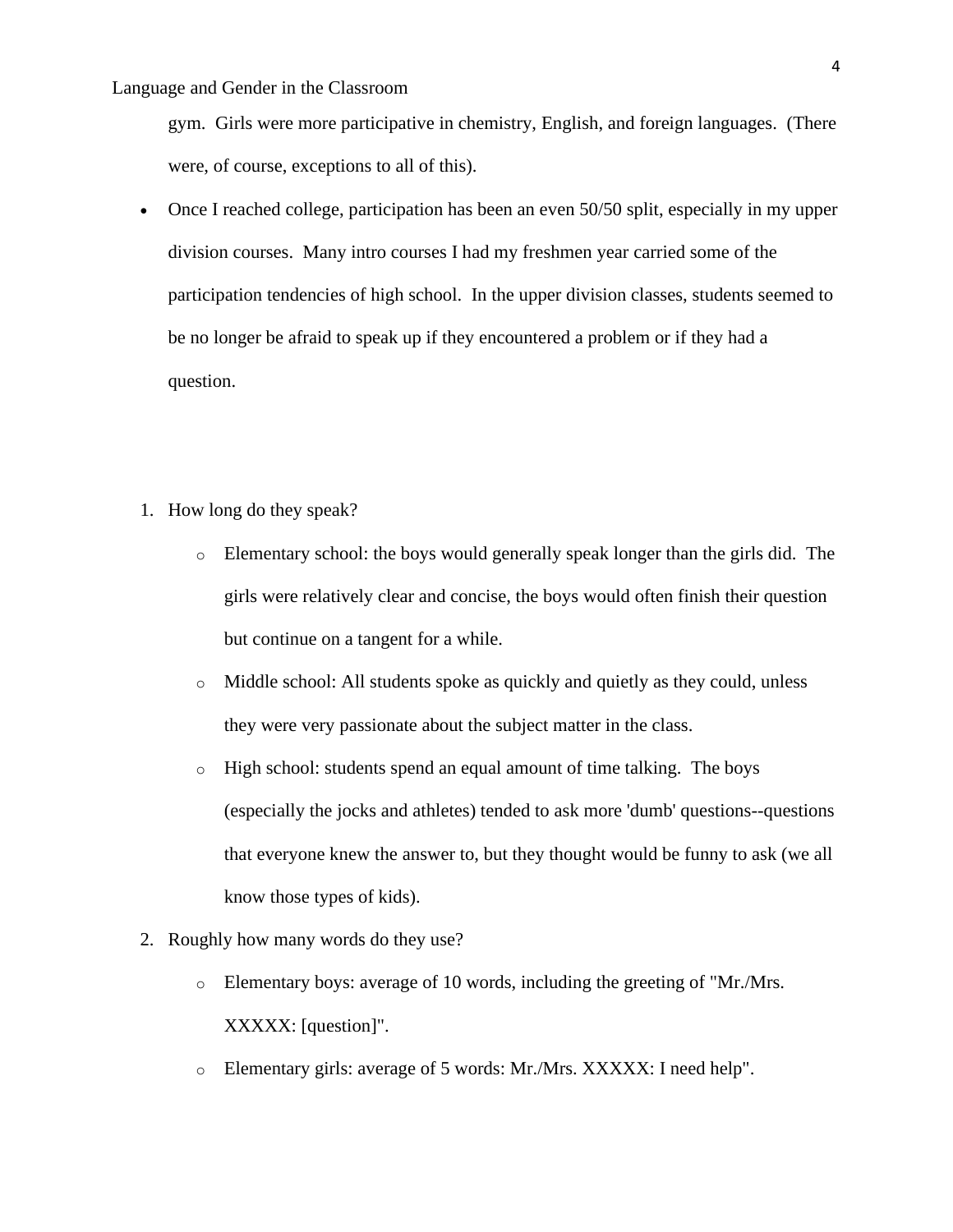- o Middle school boys: average of 3 or 6 words: "I don't understand/I am confused can you help?"
- o Middle school girls: same as above, everyone tries to say as little as possible.
- o High school boys (regular classes): average of 15 words.
- $\circ$  High school boys (honors/AP classes): average of 20-25 words, questions were articulate and pointed.
- $\circ$  High school girls: same as the above, but often times they would speak quieter and have to repeat themselves.
- 3. Does instructor encourage or discourage communication by gender identity?
	- o I did not really observe much discouragement of communication by gender identity at any point of my educational career. I have been very impressed by this. I have definitely observed encouragement of communication as opposed to discouragement. I suppose this could be viewed positively, but it's unfair to encourage one gender to speak more than the other. My high school shop classes (such as woodworking and CAD/laser design) were primarily taught by men, and they offered more enthusiasm when the boys in the class would speak up. I was surprised by the lack of encouragement for the girls, but I also wasn't surprised- the male teachers appeared to connect more with the male students. They thought more alike compared to the female students, and this probably made communication much easier. I would infer that the shop teachers had an easier time offering constructive criticism to male students as they (male students) received the criticism much better than the female students. This situation was also true of one of my middle school shop teachers, Mr. Dalrymple. He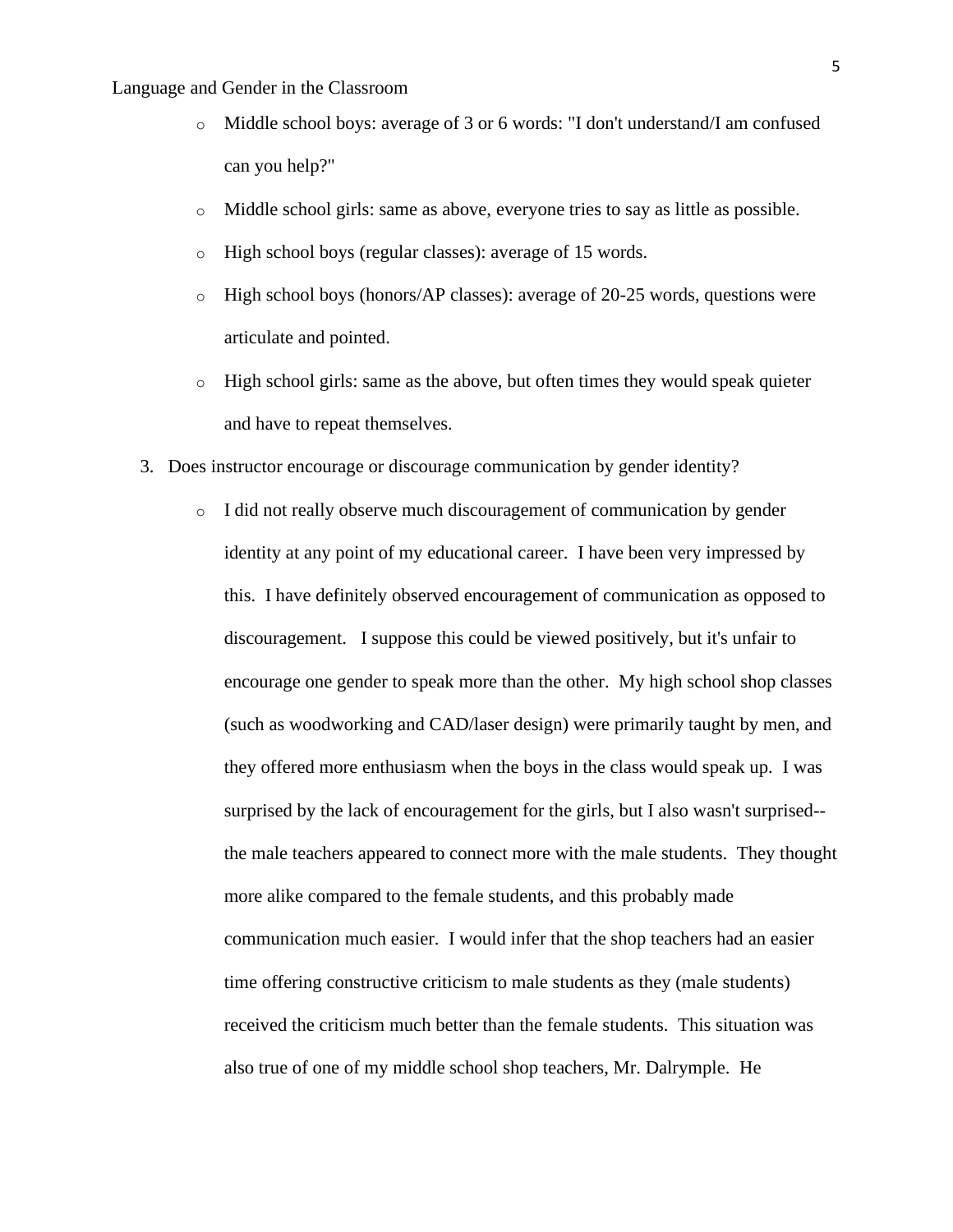encouraged the boys much more than the girls in woodworking class. Mr. Lee, my shop teacher for metal casting and welding, encouraged all students but encouraged female students differently than the male students. He fostered their personal enthusiasm and encouraged curiosity and exploration more with them than he did the male students. What was most interesting to me about this scenario: Mr. Dalrymple had two daughters, Mr. Lee (that I know of) had two daughters and one son. I'm personally curious if this was a similar situation to my neighbor growing up. Mr. Qazi was a wonderful mechanic and loved restoring old American cars, he is how I discovered my passion for automobiles. He had two daughters who wanted to drive the pretty Camaro's and El-Camino's, but they didn't want to get their hands dirty to fix them up (he told them they couldn't drive the cars unless they learned how to repair them). He took me under his wing and we would frequently be working in the garage until 2AM, when my mom would come over in her 'street' PJ's as we jokingly called them and say, "Ok boys, it's time to stop playing with cars and go to sleep." At one point, he told my parents that he loved teaching me about cars and working together because he "always wanted a son to do this type of stuff with, but didn't want more than two kids."

- 4. How often does the instructor call on varied gender identities?
	- $\circ$  I observed that instructors were very balanced in who they called on in classes, throughout my entire academic career. I am so thankful that this has been my experience, and I had never thought about it until this assignment. I realize that this is not the case everywhere, so I am very fortunate to have had this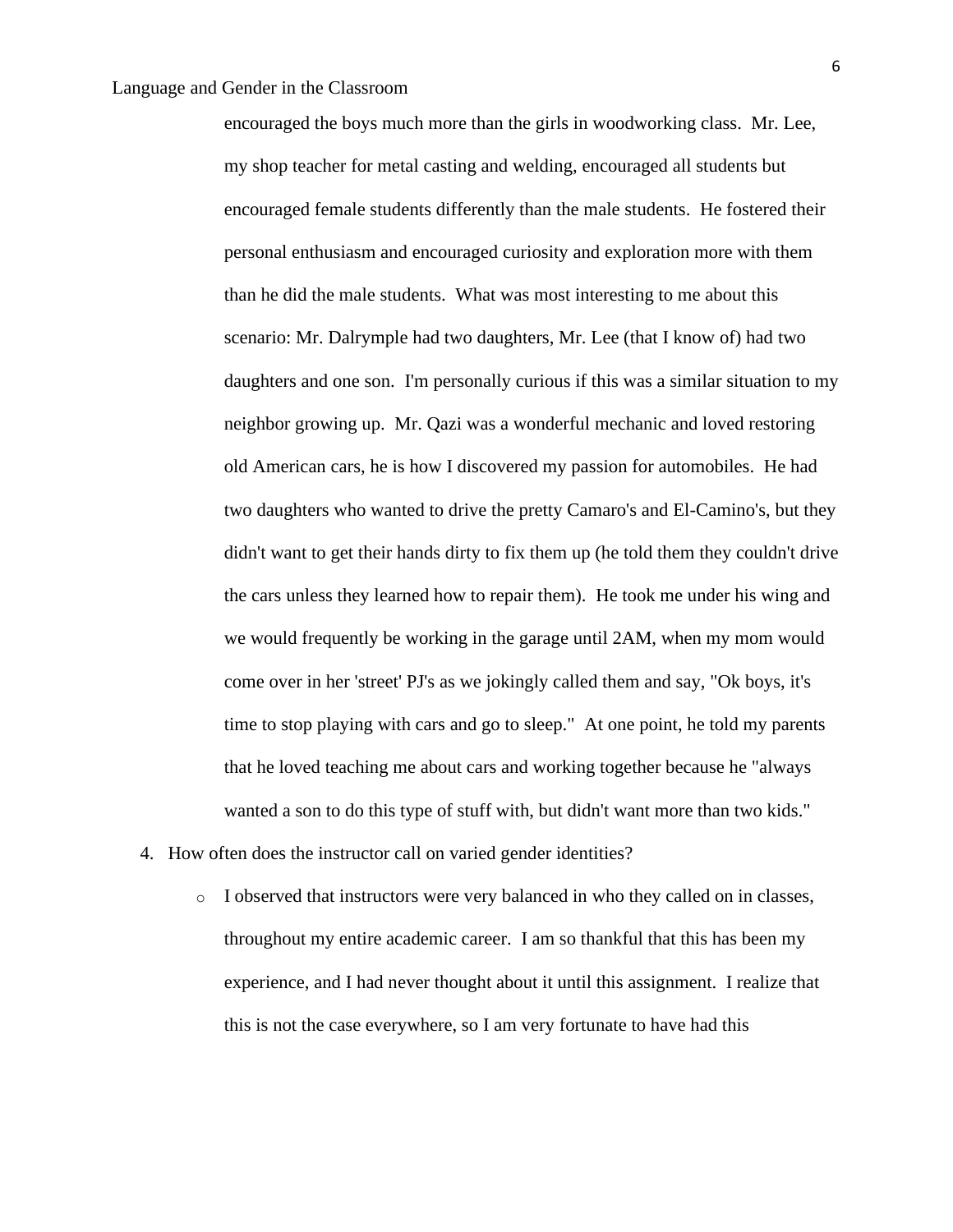experience. Even in my previously mentioned shop classes, both teachers were fair and balanced with the ratio of male/female students called upon.

# Analysis

- 1. Do you notice differences based on gender identify?
	- o (I'm assuming this question means different treatment of different students based on gender identity)
	- o In regards to responding to student questions, I did not notice a difference between male/female students receiving more/less attention based on their gender identity. I did observe that the instructors, in non-subjective classes (math/physics/science) were generally 'softer' and less blunt in their responses to female students when compared to more subjective classes (English, social studies with opinion, etc.). Students in those subjective classes were responded to in the same manner, regardless of gender identity.
- 2. Does gender affect other tendencies in the way people present themselves through language?
	- o This was an area where I noticed a substantial difference between how male and female students ask questions. Generally, the male students appear more confident when asking questions and had no problem immediately following up with the instructor if their question was not completely answered. They are direct and relatively forceful. Female students tended to be quieter when asking questions, and they would not re-engage the instructor if they received an insufficient answer. They would often wait until the end of class (I observed this